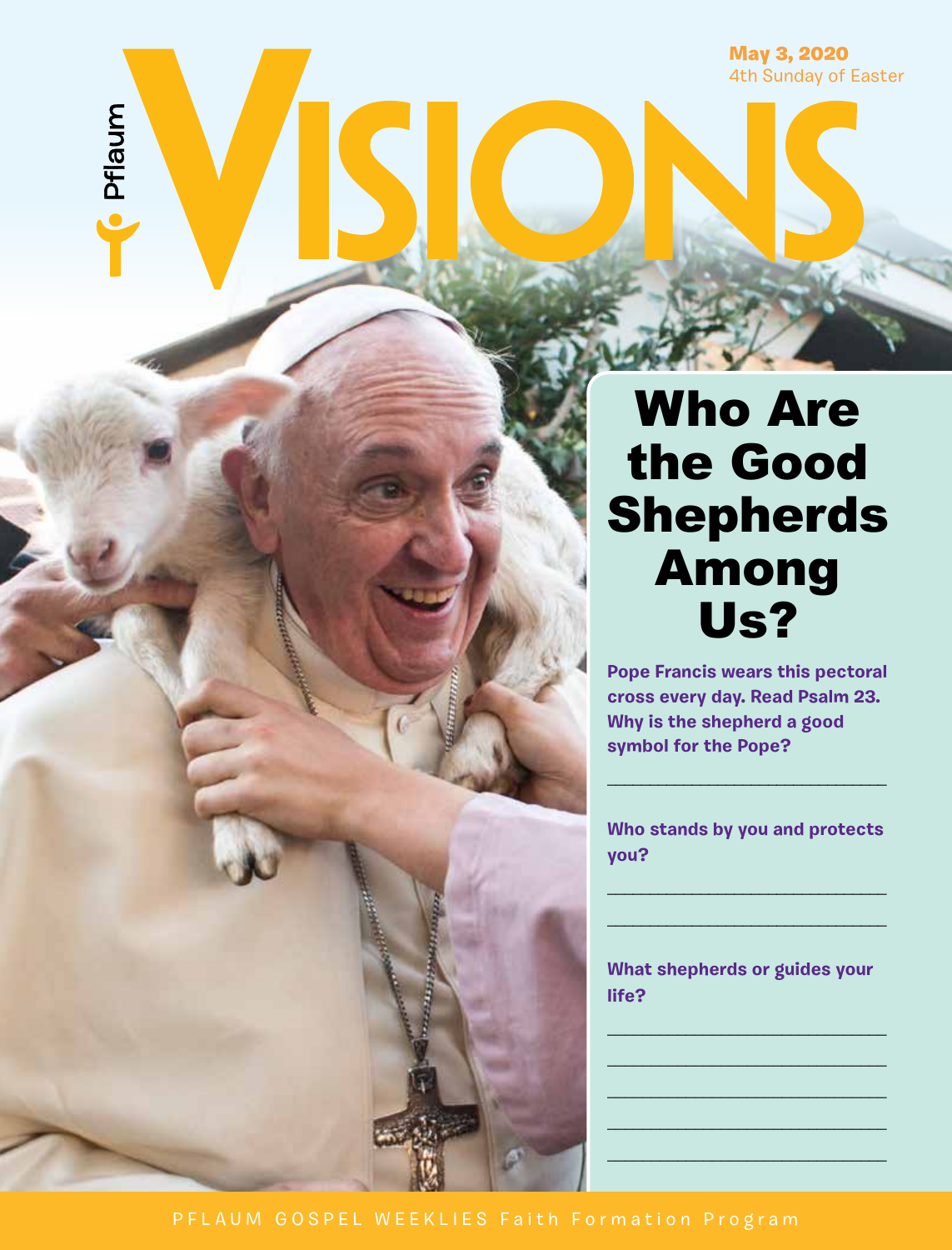# <sup>A</sup> **Shepherd** Knows His Sheep

**Christians refer to Jesus as the Good Shepherd, a constant guide and selfless protector for his people.** Shepherding

was often a rigorous, lonely, and dangerous profession. Shepherds moved their herds to find good grazing land, they sheltered with their animals, and they braved bad weather and attacks from predators.

The life and death of Father Stan Rother is very much the story of the Good Shepherd. He led his flock, cared for their needs, protected them, and, in the end, gave up his life for them.

Stanley Francis Rother grew up in the 1940s and 50s in Okarche, Oklahoma, a small German farming community. Not many people in Oklahoma were Catholic, but Stan's life revolved around the Church. He lived close to his parish church, Holy Trinity, where he was an altar server. He attended daily Mass and said the Rosary every day with his family.

His teachers and classmates liked Stan. His second-grade teacher, Sister Flora Jentgen, A.S.C., described him as "kind, unassuming, and deeply caring."

School wasn't easy for Stan. His third- and fourth-grade teacher, Sister Agatha Wassinger, said, "I think studying was hard, but he worked like a trooper." This could describe almost everything Stan did, from playing sports to working on the farm.

#### **Most of the graduates from Okarche either became farmers or married one.** Only four of the twenty-two kids in Stan's class



went to college. Three of those, including Stan, were discerning a religious vocation. Stan struggled with his seminary studies—all of his textbooks were written in Latin. He failed philosophy and had to repeat an entire year. He barely passed the second time. Eventually, Stan failed out of seminary and was sent home.

One of his elementary teachers, Sister Clarissa, wrote to remind Stan of Saint John Vianney, the patron saint of parish priests, who also struggled with his studies. "I told Stanley that if he really wanted to be a priest, he should pray and trust, and God would take care of things."

Stan's bishop helped him get accepted to a new seminary. He finally completed his seminary studies and was ordained a priest on May 23, 1965.

## **After his ordination, Father Stan served in several parishes in Oklahoma.** He also liked to

work on building projects for the diocese. In 1968, he asked

to join the Catholic Mission of Oklahoma team in Santiago Atitlán, Guatemala. He loaded up his pickup truck with supplies and drove 2,500 miles to his new home.

#### **Eventually, Father Stan became the pastor of Santiago**

**Apóstol** (St. James the Apostle) parish in Santiago Atitlán. Even though Father Stan had struggled to learn Latin while in seminary, he mastered Spanish and Tz'utujil, the indigenous Mayan language that many of his parishioners spoke. He said Mass in Tz'utujil and translated the New Testament and catechist materials.

Father Stan had learned how to work hard as a farm kid. Shortly after arriving in Santiago, he began to help his parishioners on their farms and make repairs around the mission. He also did all of the regular work of a priest—saying Mass, baptizing babies, preparing children for First Communion, and visiting the sick. He trained

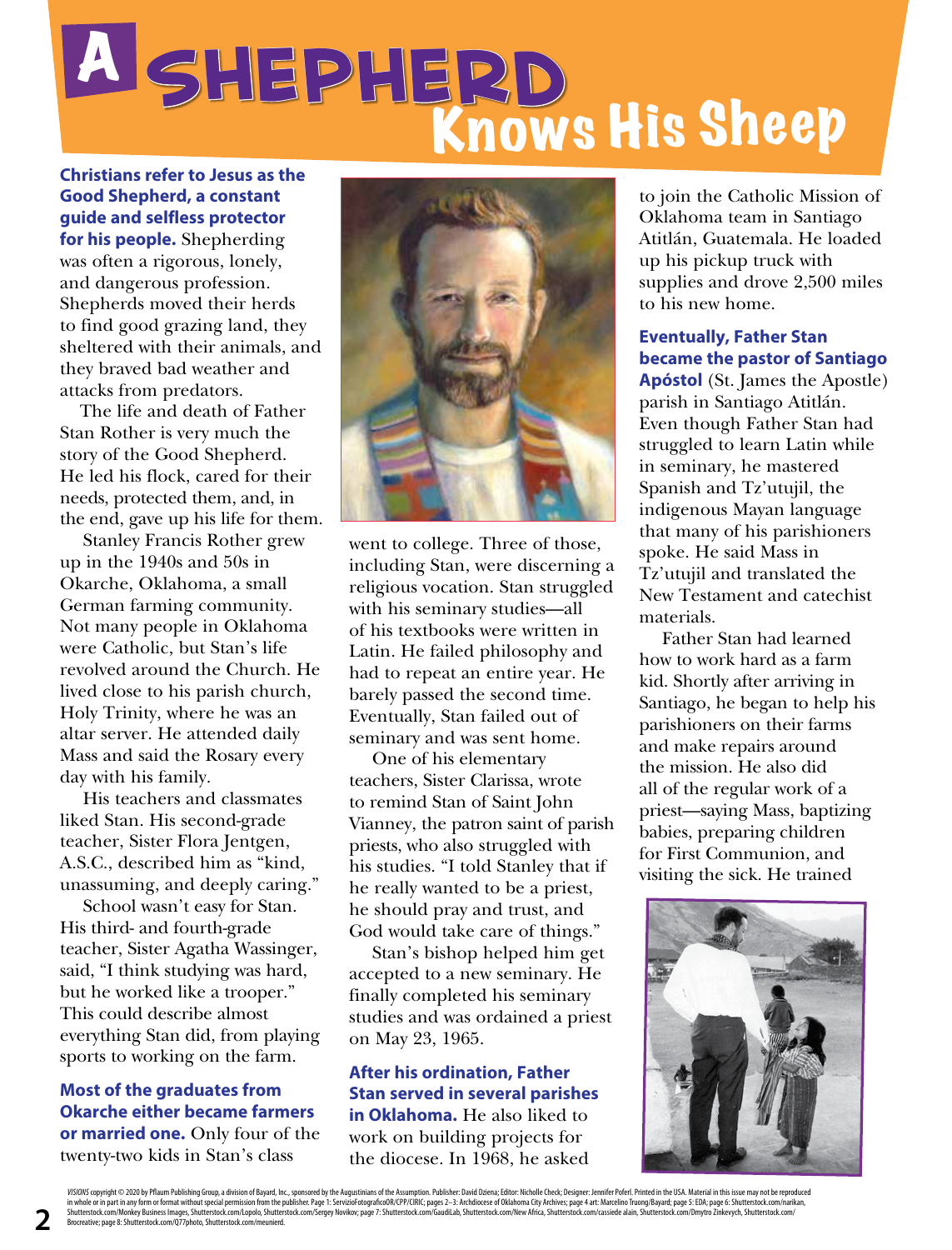

people to become catechists and encouraged young men to join the priesthood.

### **Families in Santiago and out on the** *fincas* **(plantations) regularly invited Father Stan**

**for meals.** He insisted on eating whatever the family ate. A parishioner noted that the people trusted Father Stan because he always listened to their needs first. "Whenever the people were hungry, he gave them food. Whenever they needed money, whenever there was an emergency, they would come to him first because they could trust him."

Father Stan became more and more aware of the dangers his parishioners faced. Catechists began to disappear from their homes. Their dead bodies would show up later, showing signs of torture.

Soldiers forced people to join the Guatemalan Army. Young men came to the mission, and Father Stan hid them inside the church buildings. The government wanted to keep control of the wealth; the people wanted to put land in the hands of the poor farmers. The Church supported the poor, so the army began to threaten and kill priests.

Father Stan stayed in Guatemala until he learned that he was number eight on the Army's death list. Then he returned to Oklahoma. Friends and family in the United States



and Guatemala told Father Stan that he would be killed if he returned to the mission.

When Bishop Angélico Melotto Mazzardo, O.F.M., warned him not to come back, Father Stan told him, "My life is for my people. I am not scared." He wrote to a friend: "At the first sign of danger, the shepherd can't run and leave the sheep to fend for themselves."

#### **When he returned to Guatemala, Father Stan married a record number of couples, baptized babies,** and celebrated feast days with his parishioners. He also buried people murdered by the Army.

Maryknoll missioner Linda Wanner remembered Father Stan's reaction to the dead. "He just impressed me as a man so concerned about the people, all of them… the whole image of the shepherd becomes so real," she said. "You could see the pain in his eyes."

#### **Young men often came to the church rectory at night, begging to be hidden.** One night, Father Stan helped three men who needed a safe place

FAITH WORD **Catholic** 

**MARTYR A person who dies for his or her faith.**

to stay. Then he said goodnight and went to bed.

At 1:30 a.m., masked men broke into Father Stan's room, beat him, and shot him twice in the head. He fought back but never called out for help. He wanted to protect the people with whom he lived from getting hurt.

His parishioners grieved his horrible death. At a memorial Mass, Bishop Melotto said, "We will never forget his goodness, his optimism, his generosity, his preoccupation for the poorest and those who suffered most." Father Stan, he continued, "knew his sheep, and, knowing them, loved them and shepherded them according to their needs."

#### **After his death, Father Stan's body was returned to Oklahoma, but his heart remains buried under the altar at Santiago**

**Apóstol.** Many people considered him a **martyr** immediately after his death. Pope Francis formally recognized Father Stan's martyrdom in December, 2016. He is the first American-born martyr and priest to receive this official recognition. Father Stanley Rother was declared Blessed in 2017. He lived and died for love of God and for the love of his people.



1 **What life experiences prepared Father Stan to be a missionary in Santiago Atitlán?** 

2 **How did Father Stan get to know the people he served?** 

3 **Why do you think Father Stan returned to Guatemala, knowing that he likely would be killed?** 

4 **Name two examples of how Father Stan acted like a good shepherd.**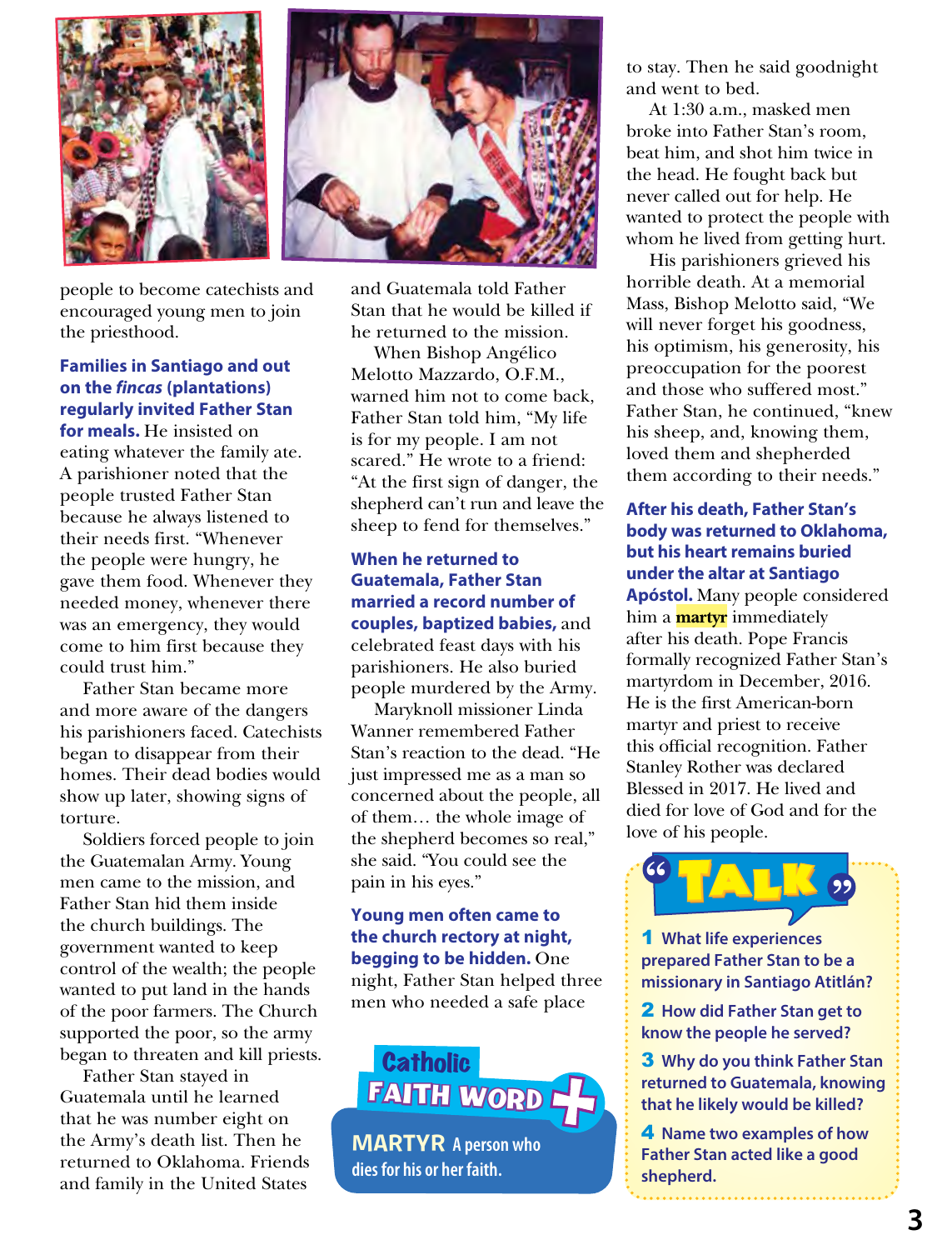

**4th Sunday of Easter John 10:1–10**

## **Jesus Comes to Give Life**

**Jesus 1:** Truly I assure you: Whoever does not enter the sheepfold through the gate but climbs in some other way is a thief and a marauder.

**Jesus 2:** The one who enters through the gate is shepherd of the sheep; the keeper opens the gate for the shepherd. The sheep hear the shepherd's voice, calling each of them by name and leading them out.

**Jesus 3:** After bringing out the sheep, the shepherd walks in front of them. The sheep follow because they recognize the shepherd's voice.

**Jesus 4:** The sheep will not follow a stranger; they will run from a

stranger because they do not recognize a stranger's voice.

**Narrator:** The Pharisees did not understand what he was trying to tell them by using this figure of speech. So he spoke to them again.

**Jesus 5:** My solemn word is this: I am the sheepgate. All who came before me were thieves and marauders whom the sheep did not follow. I am the gate.

**Jesus 6:** Whoever enters through me will be safe. They will go in and out and find pasture. The thief comes only to steal and slaughter and destroy. I have come that they might have life and have it to the full.





1 **What is the relationship between a shepherd and the sheep?** 

2 **What is the difference between a good shepherd and a stranger?** 

3 **How is Jesus like a sheepgate for Christians?** 

4 **What do you learn from Jesus, the Good Shepherd, about how to be a good shepherd of people?**

## and DOCTRINE

## **God Knows Us and Calls Us Through Baptism**

Jesus says that just as the shepherd is the gate of a sheep pen, he is the gate of the Church. People come into the Church because they believe in Jesus.

Jesus is the person in whose name Christians gather and form the Christian family. Baptism is the sacrament through which Christians enter the Church. Through Baptism, Jesus forgives our sins, gives us new life, and welcomes us into his family.

We are all invited to receive the graces offered to us through

Baptism. The Church teaches that Baptism is necessary for salvation, and that's why many parents seek Baptism for their children soon after they are born. Baptism leaves an indelible mark on those who receive it. It imprints the soul with a permanent mark, so we receive this sacrament only once.

Like the shepherd, God knows each one of us. "God calls each one by name. Everyone's name is sacred. The name is

the icon of the person. It demands respect as a sign of the dignity of the one who bears it" (*CCC*, 2158).

1 **Shepherds risk their comfort and safety to protect their flocks. How did Jesus care for and protect his friends and followers? " "**

2 **How does your faith in Jesus give you comfort and make you feel safe?**



The Church honors Mary, the Mother of God, on feast days throughout the Liturgical Year; however, we recognize Mary in a special way in May. Turn to pages 52, 55, and 56 in *What the Church Believes and Teaches* and read the Marian prayers—the Hail Mary and Hail, Holy Queen (on page 52) and the *Memorare* (on page 56). Then turn to page 55 and review the prayers of the Rosary. The Joyous and Glorious Mysteries recall many of the most important events in Mary's life. List them.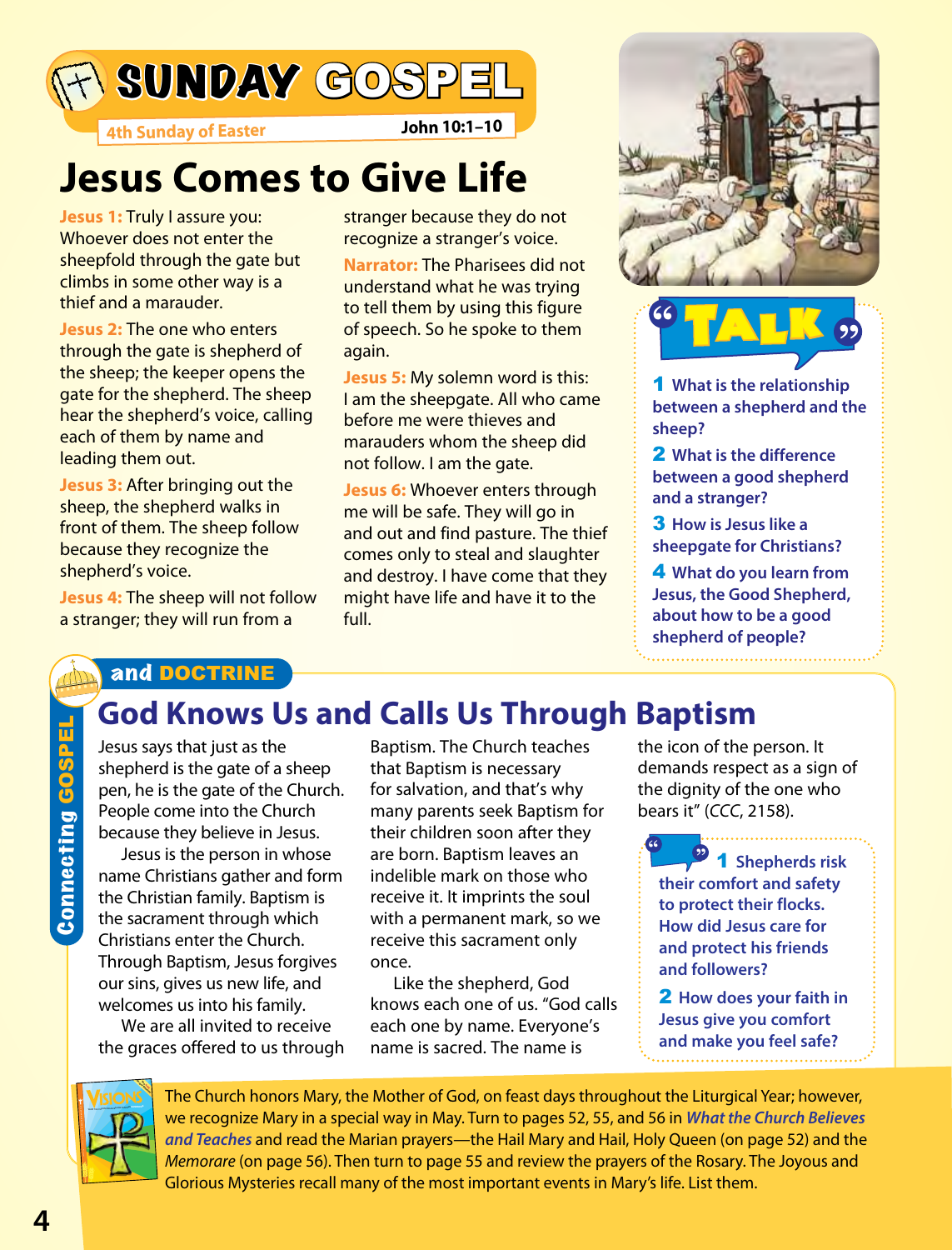# **Why Is Psalm 23 so Popular?**

## Our Catholic **FAI H**

In Psalm 23, King David<br>
imagined God as a shepherd n Psalm 23, King David who provides for us in Creation. Like a shepherd, God provides green pastures and still waters that restore us. God leads us on right paths.

The Ten Commandments are the path on which God leads the People of Israel—and us today. Keeping these laws builds up a community of gratitude to God and harmony with one another.

This description of God as a shepherd is the first of the three parts of Psalm 23. A psalm is a prayer poem. Tradition pictures David singing his prayer poems and accompanying the songs with a lyre:

The LORD is my shepherd; **there is nothing I lack. In green pastures he makes me lie down; to still waters he leads me; he restores my soul. He guides me along right paths for the sake of his name.**

After describing God's gifts in Creation and the holy path of the

commandments, David moves in the second part of Psalm 23 to his experience of God's abiding presence. The king trusts that God is always on duty, guiding him no matter how dark his life seems:

**Why do you think this prayer has stayed the top prayer song for thousands of years? What do you like about it?**

**King David uses an everyday kind of work to describe God. Today, shepherds are far less common. What image helps you describe the way you experience God in your life? Write a poem prayer, using this image.**

**Even though I walk through the valley of the shadow of death, I will fear no evil, for you are with me; your rod and your staff comfort me.**

In the third part of Psalm 23,<br>David imagines a feast with a David imagines a feast with a table and a cup overflowing with God's goodness. God has called David to rule Israel, anointing him king. In all his early years as king, David leads the people in battle. In his final lines of the psalm, the king desires to rest from his battles and dwell with God in the Temple all his life long:

**You set a table before me in front of my enemies; You anoint my head with oil; my cup overflows. Indeed, goodness and mercy will pursue me all the days of my life; I will dwell in the house of the Lord for endless days.**



\_\_\_\_\_\_\_\_\_\_\_\_\_\_\_\_\_\_\_\_\_\_\_\_\_\_\_\_\_\_\_\_\_\_\_\_\_\_\_\_\_\_\_\_\_ \_\_\_\_\_\_\_\_\_\_\_\_\_\_\_\_\_\_\_\_\_\_\_\_\_\_\_\_\_\_\_\_\_\_\_\_\_\_\_\_\_\_\_\_\_

\_\_\_\_\_\_\_\_\_\_\_\_\_\_\_\_\_\_\_\_\_\_\_\_\_\_\_\_\_\_\_\_\_\_\_\_\_\_\_\_\_\_\_\_\_\_\_\_ \_\_\_\_\_\_\_\_\_\_\_\_\_\_\_\_\_\_\_\_\_\_\_\_\_\_\_\_\_\_\_\_\_\_\_\_\_\_\_\_\_\_\_\_\_\_\_\_ \_\_\_\_\_\_\_\_\_\_\_\_\_\_\_\_\_\_\_\_\_\_\_\_\_\_\_\_\_\_\_\_\_\_\_\_\_\_\_\_\_\_\_\_\_\_\_\_ \_\_\_\_\_\_\_\_\_\_\_\_\_\_\_\_\_\_\_\_\_\_\_\_\_\_\_\_\_\_\_\_\_\_\_\_\_\_\_\_\_\_\_\_\_\_\_\_ \_\_\_\_\_\_\_\_\_\_\_\_\_\_\_\_\_\_\_\_\_\_\_\_\_\_\_\_\_\_\_\_\_\_\_\_\_\_\_\_\_\_\_\_\_\_\_\_



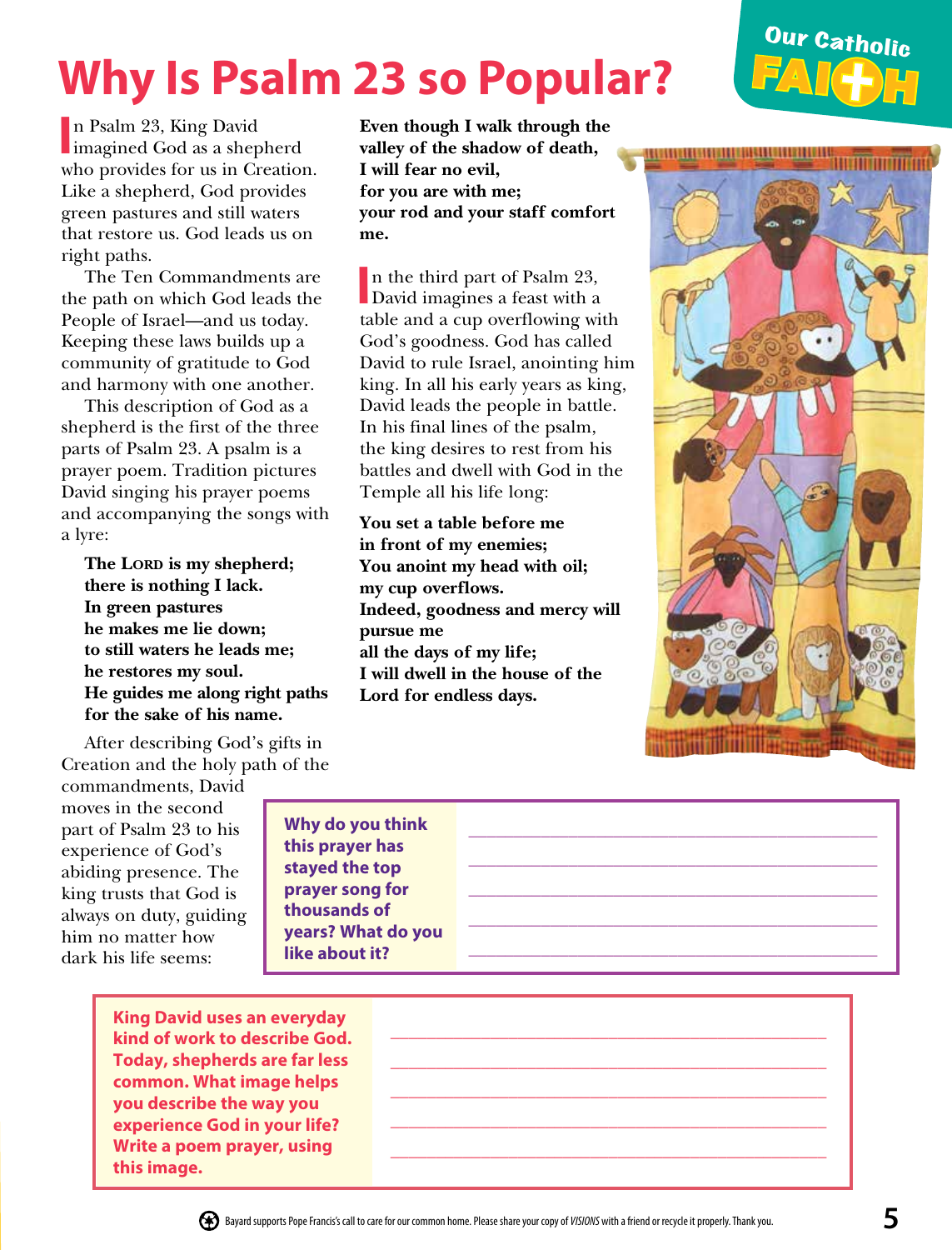

# **How Will You Serve This Summer?**

I Sunday from the Acts of n the First Reading for this the Apostles, Peter and the Eleven announce that Jesus has been crucified and has died. Everyone who hears this news is brokenhearted. They ask the disciples what they should do.

**Spend** a morning picking up **litter at a park or a beach. Enjoy the sights and sounds of nature as you work. Think of all the ways that God's Creation is alive in your life.**



**Say one positive thing to someone every day. Say one positive thing to yourself too.**

**Help to lead** a group at your **parish's Vacation Bible School. Or you may choose to lead crafts, games, or song time.** 

**Limit your screen time this summer. Use the time you save to go outdoors with friends.**



**Read Acts 2:14a, 36–41 to learn how the disciples responded.** 

In Baptism and Confirmation, the Holy Spirit pours forth on us. The Spirit helps us to be witnesses and missionaries who bring Jesus' Good News to

> **Builda blessings box. Fill it with items for people in need, including nonperishable food items (granola bars, other healthy snacks), first-aid and health items (bandages, tissues, toothpaste), and small clothing items (socks, for example). Search "blessings box" or visit communityblessingbox.org for building instructions and fundraising tips.**

others. How will the Spirit help you to be a witness? This activity explores ways that you can use your gifts and serve others this summer. Add your own ideas too.

> **Volunteer** to help **coach T-ball, swimming, or any other sport offered by your park district. Younger children will appreciate the time and attention you can give them.**



**Start a story hour for kids in your neighborhood. Sit on your front steps with a pile of children's books. Watch how many kids come to listen.**



**Babysit** for free. Find a parent you **know in your neighborhood who seems especially tired or frazzled. Give this person some time to take a walk in the park without the kids.**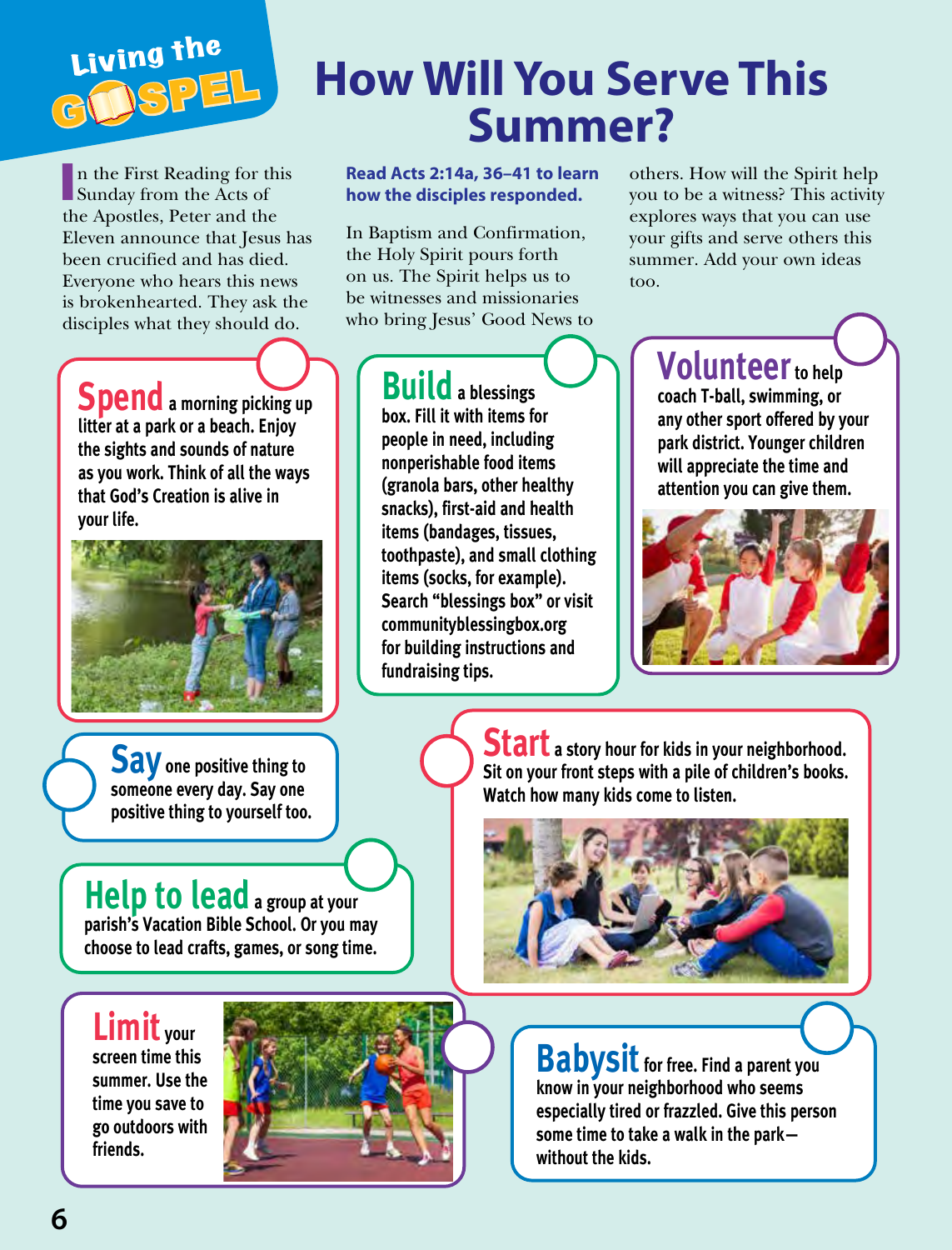**GO** to Sunday Mass every **week. Install an app on your phone that points you to the Sunday readings.**



 $Sign_{up to}$ **work at a local soup kitchen. If you're nervous about going alone, bring a few friends along with you.** 



**Find** one way to experience God's Creation. Fly **a kite, wind surf, swim, hike, or sit on the beach and stare at the waves. Use all five of your senses.** 



**Plant a garden and help it grow. Brighten a family member's or neighbor's day with fresh-cut flowers or vegetables. Extra veggies can also be a blessing to those without enough to eat. Check with your nearest food bank to see if they can accept produce.**



## **Use the library to find**

**easy plays for kids. Help some little kids in your family or neighborhood to make props and costumes and put on one of the plays.**

## **Make one new friend.**



## With My Family and Friends



## Pray

Jesus, I want to be like you and care for other people. Help me to care for others through loving thoughts and actions. Amen.



## Think

Who are the people I can trust to always take care of me?

## Act

Ask a parent to use your vehicle's navigation system to direct you home from Mass. Take a few wrong turns. Reflect together on the way that Jesus always leads us on the right path even if we make some mistakes along the way.

For free at-home activities, visit gospelweeklies.com/seasonal